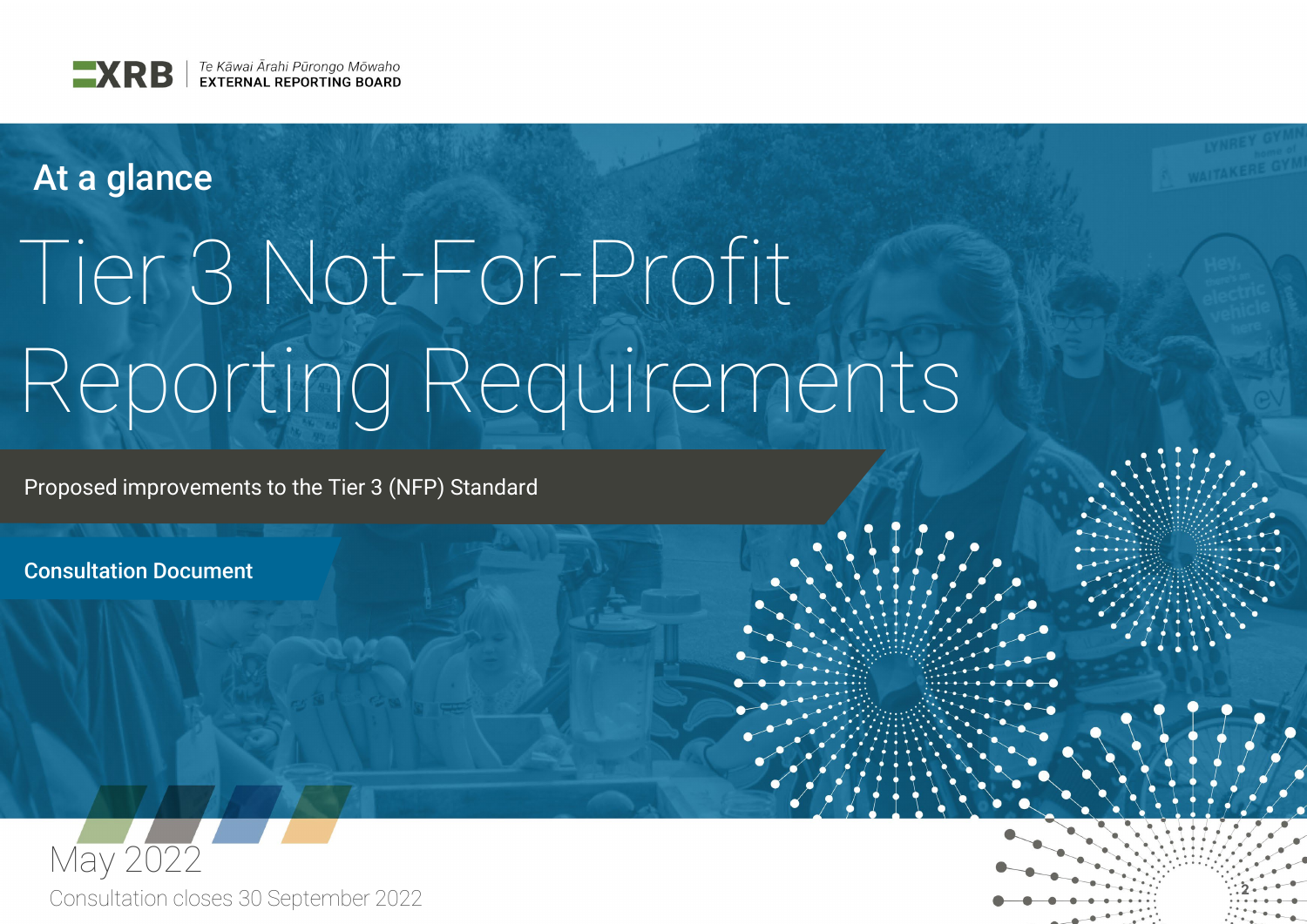

# **What is this consultation about?**

#### **The Tier 3 (NFP) Standard**

The Tier 3 (NFP) Standard sets out the reporting requirements for Tier 3 not-for-profit (NFP) entities when preparing their annual Performance Reports as required by legislation and other applicable regulations.

The Tier 3 (NFP) Standard is used by NFPs (such as registered charities) with total expenses under \$2 million but more than \$140,000.

The Standard is accrual-based, which means that an NFP entity is required to provide information about its financial performance and position, together with non-financial information about what the entity has achieved during the financial year.

The objective of the Tier 3 (NFP) Standard is to provide readers of the Performance Report with useful and relevant information about the entity's performance for the previous year, including how it has advanced its NFP purposes.

Annual reporting by NFP entities promotes transparency, accountability and trust across the NFP sector in order to maintain public support for the invaluable contribution these entities make to New Zealand communities.

#### **Why amend the Tier 3 (NFP) Standard?**

Achieving an appropriate balance between the costs and benefits of preparing Tier 3 Performance Reports is an ongoing focus for the XRB.

In 2020 we consulted with the sector to assess where improvements could be made to the Standard, not just in terms of simplification and ease of reporting, but also in terms of the usefulness of the information produced.

The feedback provided two key messages.

- Overall, the Tier 3 (NFP) Standard is working well and is achieving its desired objectives.
- However, there were some key areas where improvements were encouraged.

In response, we are proposing amendments to improve the Tier 3 (NFP) Standard by adding additional guidance and options for certain transactions, which is the focus of this consultation.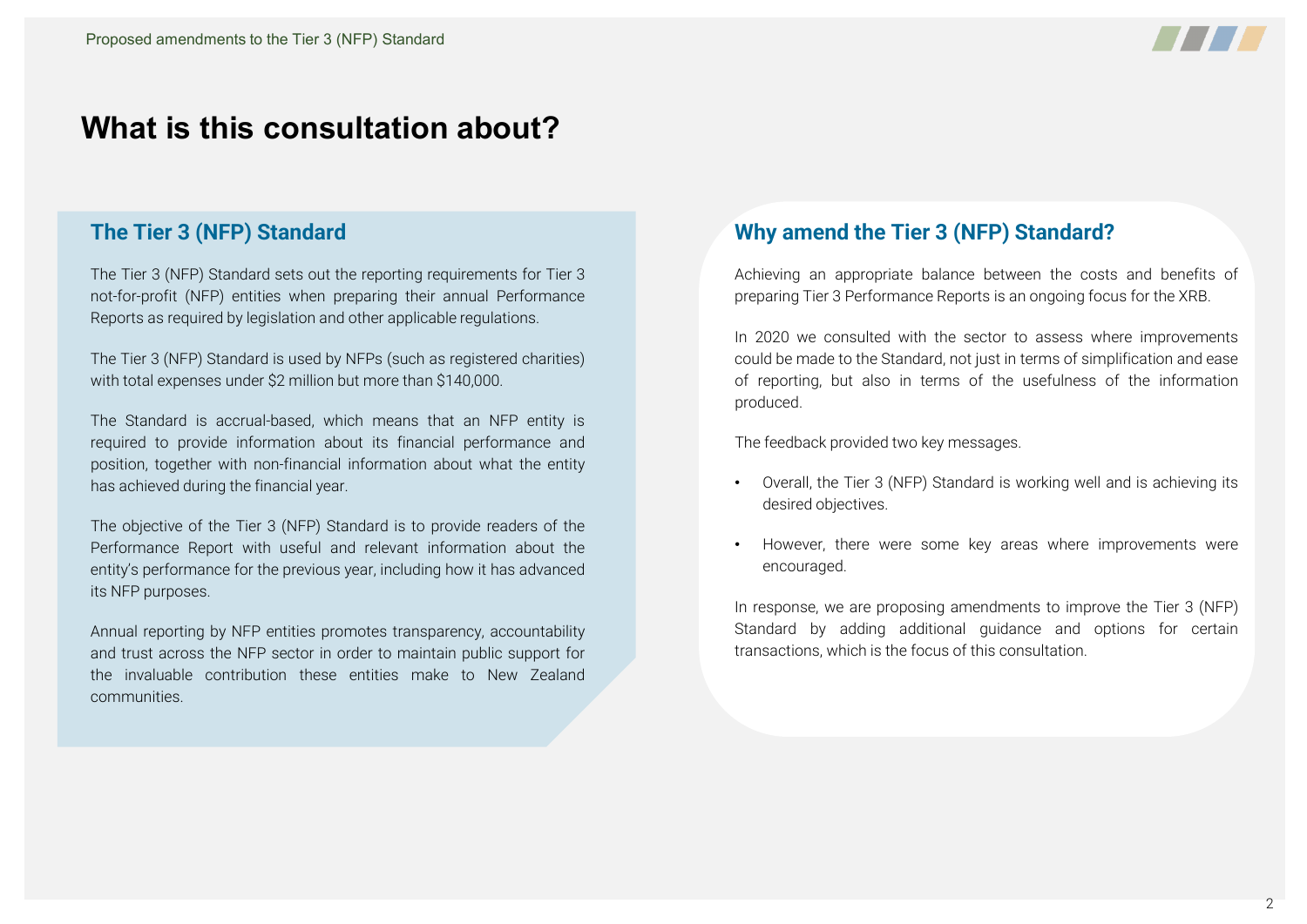

#### **Service performance reporting**

#### **Helping entities tell their service performance story**

- Removing references to "outcomes" and "outputs".
- New guidance on selecting "significant activities and achievements" and "appropriate and meaningful measures" to help entities when determining what service performance information to present.
- New guidance around consistency of service performance reporting from year to year.

#### **Asset valuation**

#### **Simplified requirements when an entity chooses to revalue certain assets**

- Property, plant and equipment option within the Tier 3 (NFP) Standard to revalue based on an independent valuation (or a rateable value for land and buildings).
- Revaluation gains / losses recognised directly in accumulated funds through an asset revaluation reserve .
- Investment property same accounting requirements (and options) as for property, plant and equipment apply.
- Financial investments that are publicly traded option to measure at market value. Changes in market value are recognised in the statement of financial performance.

#### **Opting up**

#### **Opting up to Tier 2 for certain transactions**

- When opting up requires a transaction to be recognised in other comprehensive revenue and expense, the Tier 3 (NFP) Standard allows this transaction to be recognised directly in accumulated funds.
- A new Appendix C has been introduced, which contains guidance on when and how to opt up to Tier 2 PBE Standards for certain transactions – if a Tier 3 NFP entity so chooses.

#### **Required categories of revenue and expenses**

#### **Introducing additional categories and clarifying the application of existing categories**

- Increase in the number of required categories for presenting revenue and expenses.
- Additional categories or detail regarding revenue and expenses for the period may be presented in the notes.
- Refer to Appendix A for the proposed categories required to be presented in the statement of financial performance.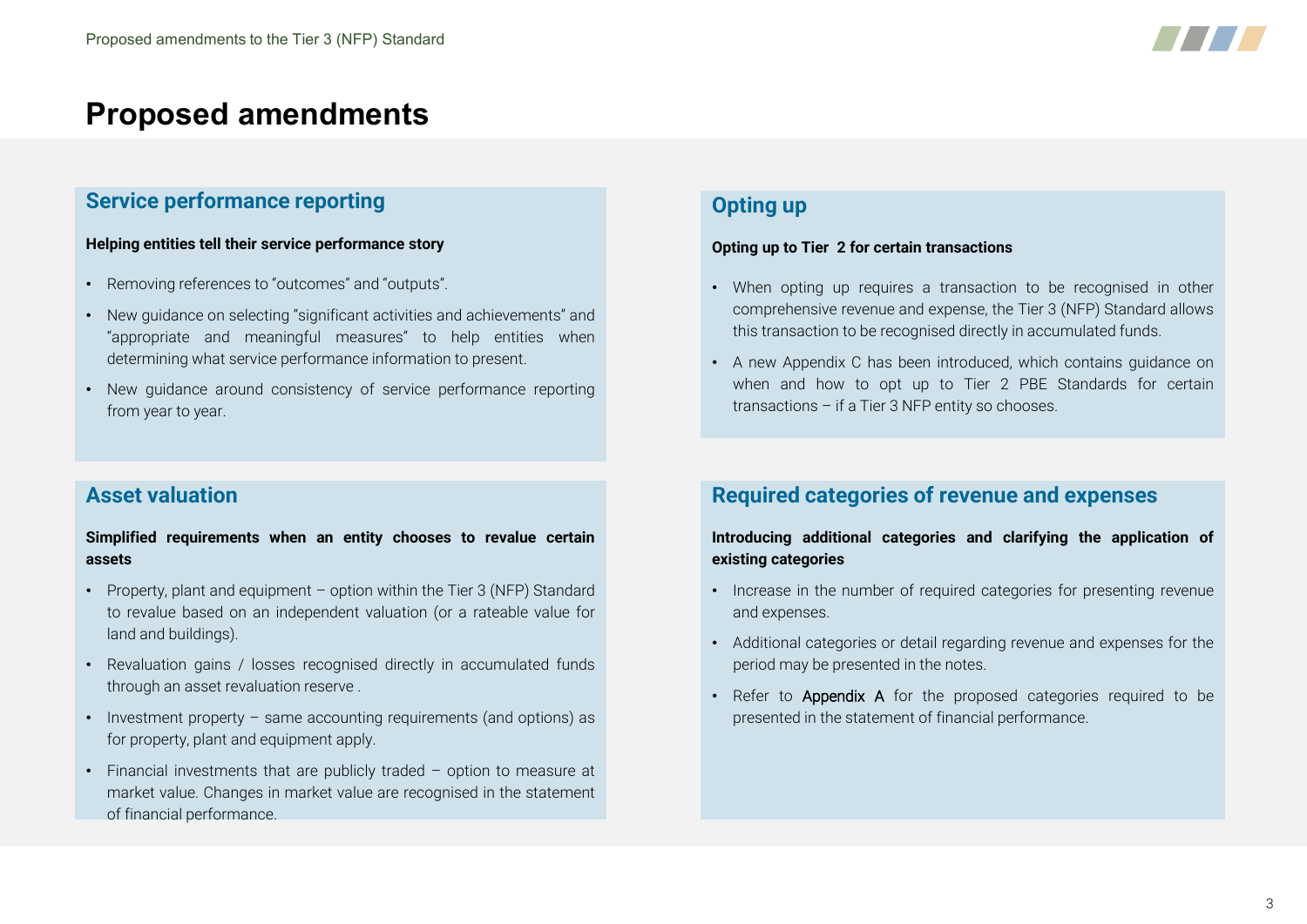

# **Proposed amendments**

#### **Revenue recognition**

#### **Increased flexibility over grant, donation, bequest and pledge revenue recognition**

- The requirement for the existence of "use or return" conditions for determining when revenue is recognised has been removed.
- Instead, when a significant grant, donation, bequest and pledge has "documented expectations over use", the funding received may be recognised as revenue over the period in which those expectations are satisfied.
- The documented expectation over use should be specific enough to allow for an entity to reliably measure and track the satisfaction of the expectations – and if requested, demonstrate to the resource provider the satisfaction of the agreed expectations over use.
- Judgement is required when determining when (or over what period) revenue should be recognised where there are documented expectations over use.
- Where there are no expectations over use revenue is recognised immediately when funding is received.

#### **Accumulated funds**

#### **Increased transparency over reasons for retaining accumulated funds**

- New disclosures to allow users to understand how an entity manages its accumulated funds.
- Requirement to provide a brief description of when and how accumulated funds are expected to be used to advance the reporting entity's NFP objectives.
- Removing the requirements related to the presentation of restricted reserves.
- An entity can continue to choose to establish different types of equity reserves.

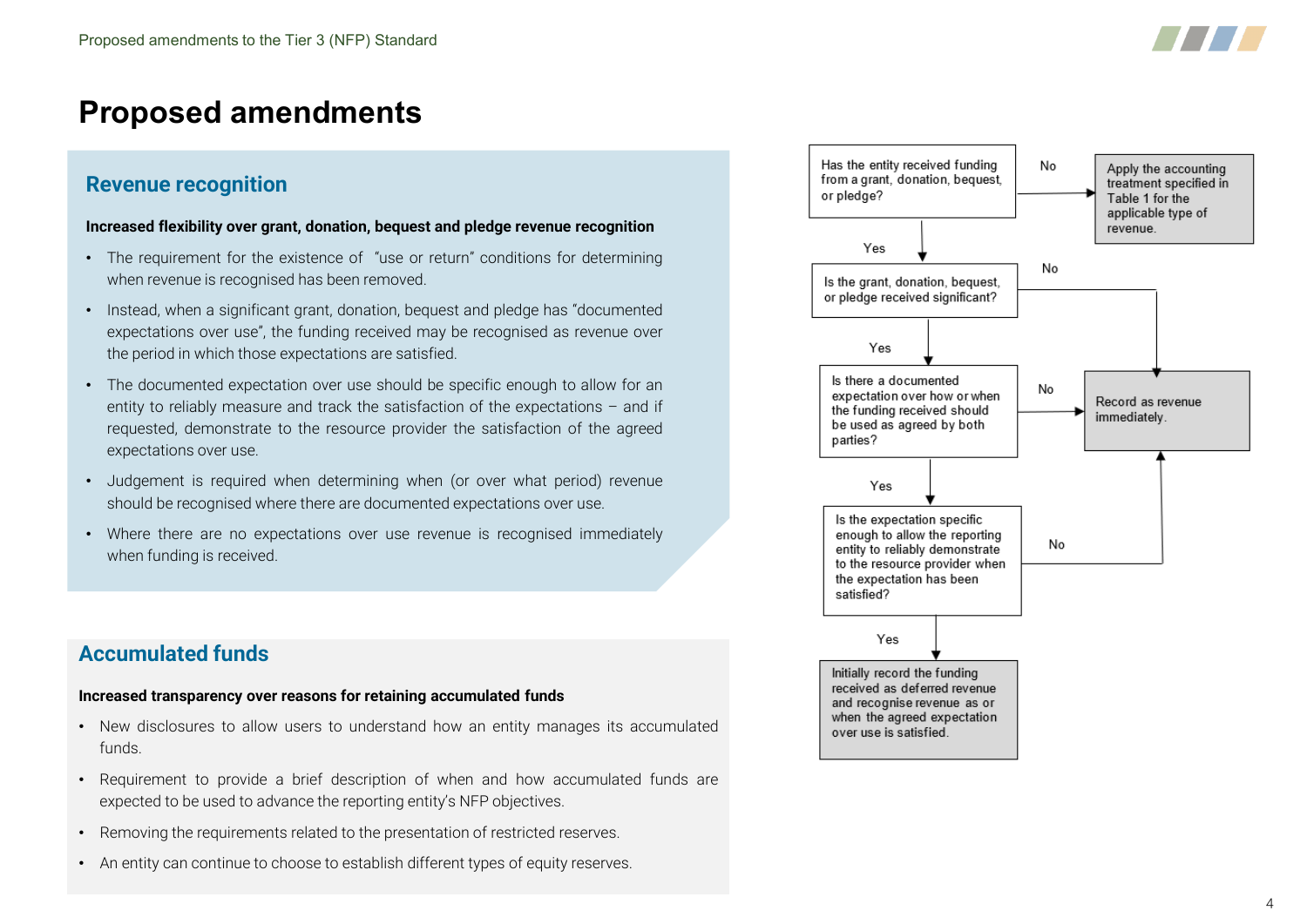

# **Proposed amendments**

Appendix A: Required categories for presenting revenue and expenses

#### Proposed categories

Donations, koha, bequests, and other general fundraising activities

Grants [Excluding service delivery grants/contracts]

Capital grants

Funding from service delivery grants/contracts (Government)

Funding from service delivery grants/contracts (non-Government)

Sale of goods or services (commercial activities)

Membership fees and subscriptions

Interest, dividends, and other investment revenue

Other revenue

#### **Proposed Tier 3 (NFP) revenue categories Proposed Tier 3 (NFP) expenses categories**

#### Proposed categories

Expenses related to public fundraising

Employee remuneration

Volunteer and other employee expenses

Expenses related to sale of goods or services (commercial activities)

Other expenses related to the delivery of entity objectives

Grants and donations made

Other expenses